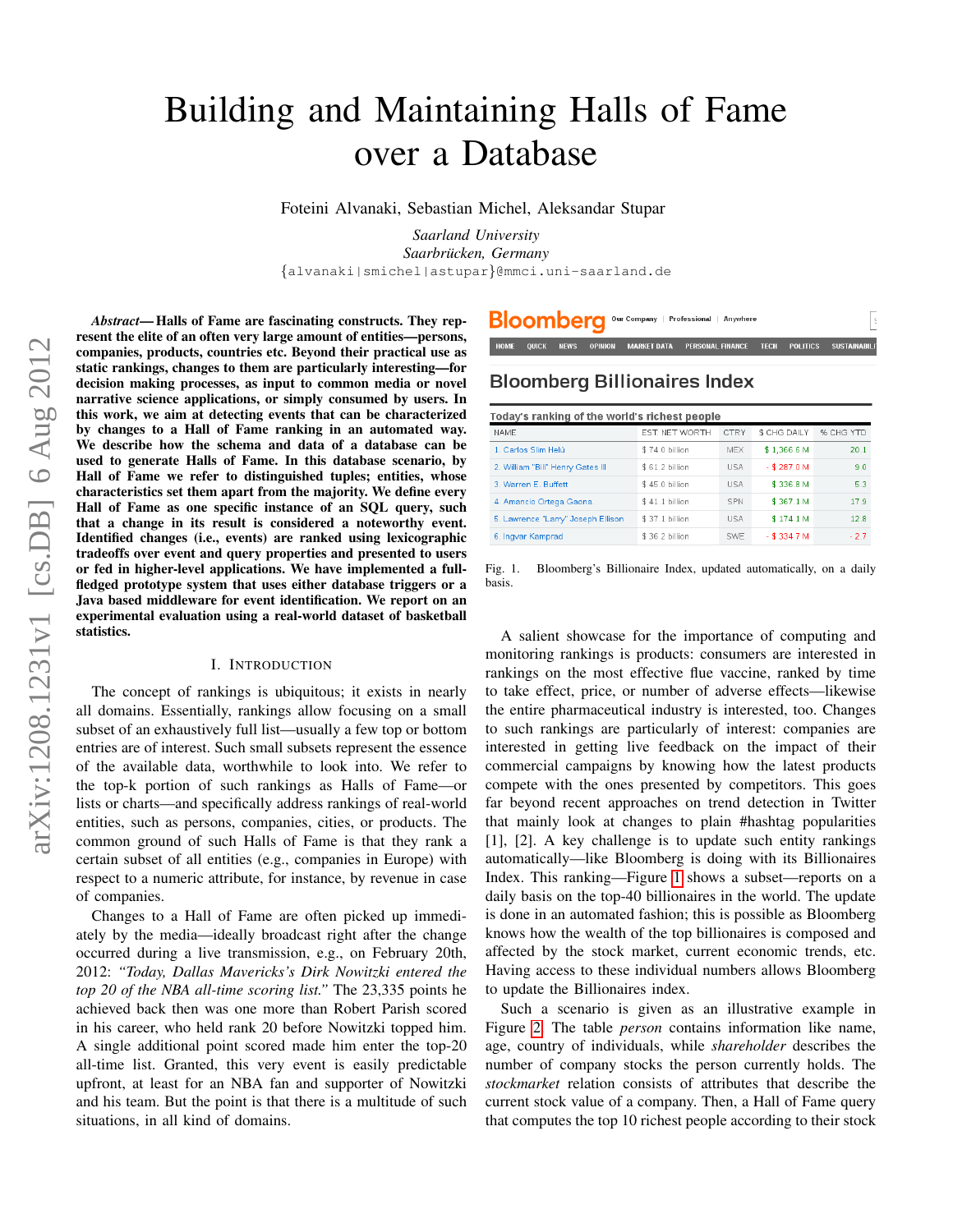market shares is given as

SELECT p.p\_name, SUM(s.s\_shares \* m.m\_value) FROM person p JOIN shareholder s ON p.p personid=s.s personid JOIN market m ON m.m companyid=s.s companyid GROUP BY p.p\_name ORDER BY SUM(s.s\_shares \* m.m\_value) DESC LIMIT 10

This Hall of Fame ranking can be made more specific, for instance, through tailoring it to the country USA by adding the constraint country='USA' to the query. Additionally, or alternatively the ranking might use only technology companies for the wealth computation, maybe to investigate how exposed people are to fluctuations of the technology sector.

This illustrative example should highlight the core concepts of an automatically updatable entity ranking: data can be spread across tables, entities are ranked based on (aggregates of) numeric attributes, and the focus of the Hall of Fame is confined by constraints on attributes that reflect categories (such as country).

In this work, we show how to generate such queries based on the schema and data of a database, how to monitor changes to their results in the presence of database updates, and how to rank observed events in a way that appeals to users. To the best of our knowledge, this problem has not been addressed before.

#### *A. Contributions and Outline*

In this work, we make the following contributions:

- we define the concept of Halls of Fame of a database.
- we propose an intuitive framework for the generation of Halls of Fame, using combinations of categorical attributes, numerical attributes, and attributes that describe entities.
- we develop a scoring model to rank identified changes (i.e., events) in a meaningful way, using the static properties of a Hall of Fame, as well as dynamic aspects describing the change.
- we describe implementation details of two event detection approaches—based on database triggers and a Java middleware.
- we report on the results of a performance study showing the effectiveness and applicability of our approach.

This paper is organized as follows. Section [II](#page-1-0) discusses related work. Section [III](#page-2-1) introduces the data model and gives the problem statement. Section [IV](#page-3-0) presents our framework to generate queries, each describing a Hall of Fame. Section [V](#page-4-0) presents how the different facets covered by a Hall of Fame query can be described qualitatively and how these scores can be used for a final event ranking. Section [VI](#page-7-0) discusses techniques to detect changes inside the Hall of Fame rankings. Section [VII](#page-8-0) presents our experimental evaluation, followed by the conclusion in Section [VIII.](#page-10-0)

#### II. RELATED WORK

<span id="page-1-0"></span>The work we present in this paper touches various research directions. The part of the paper introducing the concept of Hall of Fame rankings and how to generate them is mainly related to database mining. Once Hall of Fame rankings are determined, we deal with the problem of detecting changes to them, which is related to the problem of  $(top-K)$  view maintenance. The concept of detecting Hall of Fame events is related to general framework for event detection.

Research in the area of database mining is usually concerned with finding high support patterns (rules) in a given database [3], [4], [5], [6]. These patterns are often represented as frequent itemsets, association rules, causal rules, or mutual dependencies. Finding patterns (rules) in a database that do not have high support but are rather peculiar is addressed in [7], where the authors focus on finding peculiar data records based on the distance of their attributes from the majority of data items. Pattern mining in this case is done on previously retrieved peculiar data. Similar work has been done for graph data [8], where abnormal nodes are identified with their explanation being proposed automatically. Approaches [9], [10] extend this idea of pattern mining to data spread over multiple databases.

In event detection tasks, the goal is to detect noteworthy changes observed in dynamic data—for instance for early epidemic identification [11], [12] or topics detection in social network streams [2], [1]. Mining social network streams (or RSS feeds over blogs) could potentially be used to feed our underlying database with updates, in case of topics that are discussed there, such as soccer games, etc.

Exploring aggregated data based on different categorical constraints is the basic idea behind the data cube [13] technique for online analytical processing (OLAP) [14]. In the process of generating Hall of Fame queries, such (aggressive) pre-aggregations could be beneficial, but are deemed a large overhead in the maintenance task against database updates [14]. We materialize only the top-K results of suitable queries and use mechanisms to select a small subset of them as candidates to be updated.

Maintaining a set of Hall of Fame rankings over updates received to the underlying database is in its essence a task of matching updates against a set of registered queries. That is, identifying those materialized views (derived relations) in a database that are affected by an update [15]. Incrementally maintaining views that are affected by updates is considered, for instance, in [16]. Maintaining special case of views, namely top- $K$  views, is addressed in [17], [18] with the goal to render top- $K$  views self-maintainable, where updates are assumed to contain all necessary information with respect to the specific view.

The general concept behind continuously identifying events is also related to publish/subscribe approaches [19] where published documents are matched against user defined subscriptions, and has lately also been considered in top- $K$  query processing over data streams [20], [21], [22].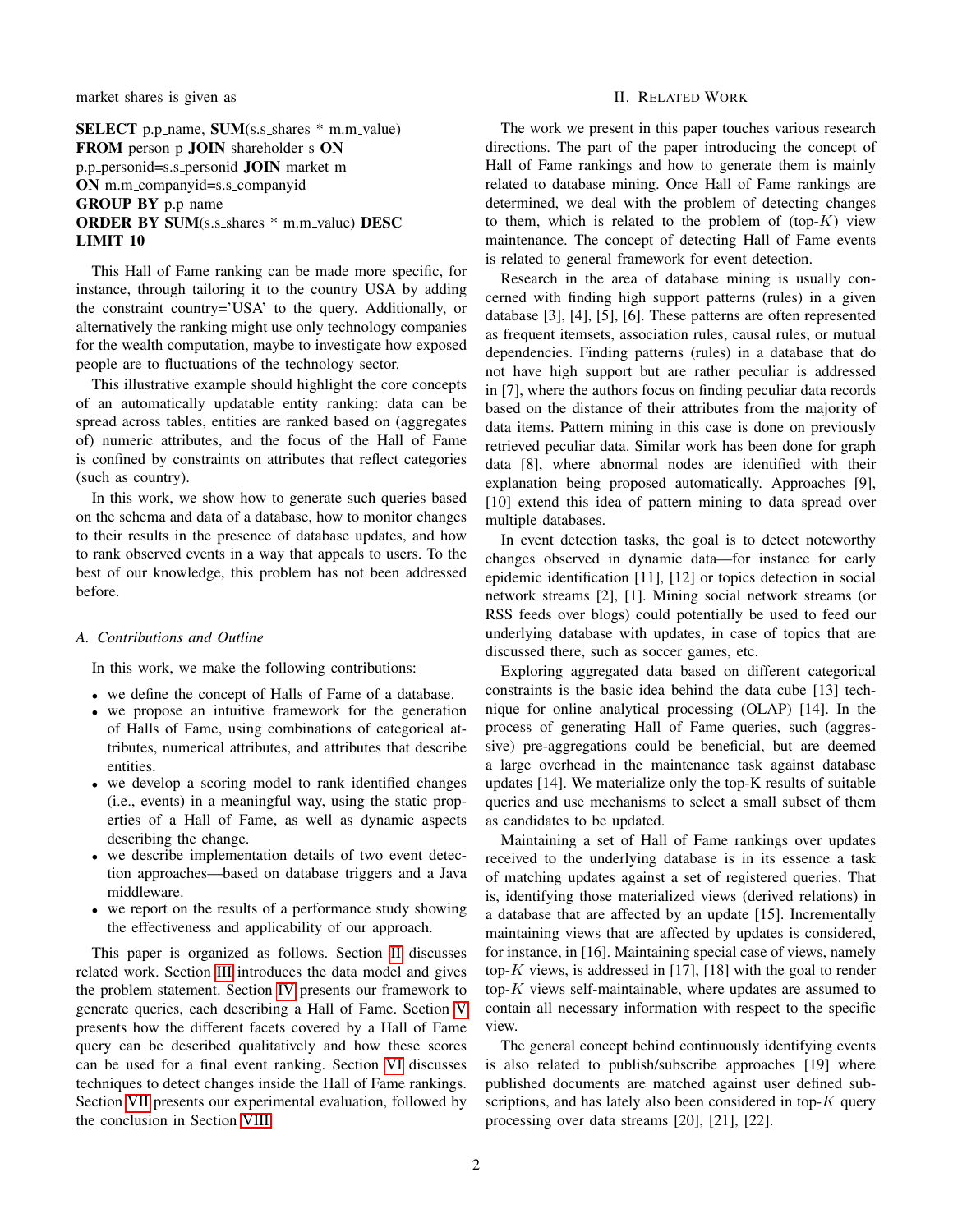|              | Company                  |             |          |                   |                  |             |                                                          |            |             |          |
|--------------|--------------------------|-------------|----------|-------------------|------------------|-------------|----------------------------------------------------------|------------|-------------|----------|
| c_id         | c_name                   | c_countryid |          |                   | Person           |             | Country                                                  |            | StockMarket |          |
|              |                          |             | p_id     | p_name            |                  | p_countryid | co <sub>-</sub> countryid                                | co_name    | s_companyid | s_value  |
| $\Omega$     | <b>SAP</b>               | $\Omega$    | $\Omega$ | <b>Bill Gates</b> |                  |             |                                                          | Germany    |             | 15       |
|              | <b>BMW</b>               | $\Omega$    |          |                   | Amancio O. Gaona |             |                                                          | <b>USA</b> |             | 11       |
|              | Mercedes                 | $\Omega$    | $\sim$   |                   |                  |             |                                                          |            |             |          |
|              | Microsoft                |             |          |                   | Ingvar Kamprad   | 4           |                                                          | Italy      |             | 16       |
|              |                          |             | $\sim$   |                   | Warren E. Buffet |             |                                                          | Greece     |             | 115      |
|              | Google                   |             | $\cdots$ | $\cdots$          |                  | $\cdots$    |                                                          | Sweden     |             | 255      |
|              | Facebook                 |             |          |                   |                  |             |                                                          | Serbia     |             | 95       |
| <sub>0</sub> | Fiat                     |             |          |                   | Shareholder      |             |                                                          |            |             |          |
|              | Aegean Airlines          |             |          | s_personid        | s_companyid      | s_amount    | $\cdots$                                                 | $\cdots$   | $\cdots$    | $\cdots$ |
| 8            | <b>Superfast Ferries</b> | 3           |          |                   |                  | 400         | $\mathcal{E}\text{-}attributes: c_name, p_name, co_name$ |            |             |          |
| $\cdots$     | $\cdots$                 | $\cdots$    | $\Omega$ |                   |                  | 50          |                                                          |            |             |          |
|              |                          |             |          |                   | $\Omega$         | 40          | $C$ -attributes: c_name, co_name                         |            |             |          |
|              |                          |             | .        |                   | $\cdots$         | $\cdots$    | $\mathcal{N}$ <b>-attributes:</b> s value                |            |             |          |

<span id="page-2-0"></span>Fig. 2. Illustrative Schema and Data Instances for the "Bloomberg Billionaire Index" example.

Apart from the general concept of matching queries and documents, the work on processing top- $K$  queries over data streams [20], [21], [22] is fundamentally different from our problem of detecting events in Halls of Fame. In these works, the goal is to match arriving full-fledged documents against a set of user defined queries, dealing with adaptations of top-K aggregation algorithms [23] and partially consider skylines [24] for result maintenance, as objects (mainly unstructured text documents) are considered of limited lifetime.

In this work, we use database triggers (cf., e.g., [25]) as one way to implement the required event detection functionality, directly inside a Postgresql database.

When the schema of the database contains multiple tables without foreign key relations specified, approaches for attribute detection, such as the recent approach by Zhang et al. in [26], can be used to identify columns containing the same or similar attribute data—to find columns that can be used in the process of assembling Hall of Fame criteria.

#### III. MODEL AND PROBLEM STATEMENT

<span id="page-2-1"></span>We consider a set R of relations  $R_i$  with schema  $sch(R_i) =$  $\{A_{i_1}, A_{i_2}, ...\}$  where the attributes  $A_{i_j}$  contain entities, categories, and numerical values. We assume that an expert user is annotating the schema (Figure [2\)](#page-2-0) to classify the attributes according to categories we define in the following. This is a reasonable assumption as it is a one-time process and also assumed to be a rather trivial task (for a person familiar with the database).

*Definition 1:* Entity Attributes (*E*-attributes): An attribute  $A_{i_j} \in sch(R_i)$  is said to be an entity attribute if the attribute instances represent real-world entities or concepts, such as persons, cities, or companies.

*Definition 2:* **Categorical Attribute (C-attribute):** It is an attribute  $A_{i_j} \in sch(R_i)$  the values of which are used to restrict the selected entities to a subset that has some specific property. For instance, in the example shown in Figure [1,](#page-0-0) country and company are marked to be a C-attribute.

*Definition 3:* **Numerical Attribute (***N***-attribute):** An attribute is called an  $N$ -attribute if it can be used to compare entities based on their performance, that is, to rank entities and determine the outstanding (top) portion of them.

While  $\mathcal N$ -attributes are used as criteria to judge whether an entity can be a member of the Hall of Fame or not, C-attributes restrict the focus of the decision to a specific group of entities.

Note that the sets of  $\mathcal E$ -attributes and  $\mathcal C$ -attributes do not have to be disjoint. On the contrary  $\mathcal N$ -attributes usually comprise a separate set of attributes as by nature they are inappropriate either as  $\mathcal E$ -attributes or as  $\mathcal C$ -attributes.

*Definition 4:* Hall of Fame: A ranked list of the best performing entities in a certain group is called Hall of Fame. It is defined by one  $\mathcal{E}$ -attribute, restricted to a certain group by a set of  $\mathcal C$ -attributes, and ranked according to one  $\mathcal N$ -attribute. A set of relations  $R$  can have many different Halls of Fame, depending on the attributes of the relations.

*Definition 5:* Event: An event is a change in a Hall of Fame caused by updates to the underlying database. An event has a number of characteristics. Some of them are static and depend on the query structure and others are dynamic and, thus, different in each update.

In this work we use the notion of Hall of Fame and Hall of Fame ranking interchangeably. We will see below that a Hall of Fame is generated by a query, hence, we sometimes also say Hall of Fame query to explicitly refer to its SQL/query character.

#### *A. Problem Statement*

Given a set of relations  $\mathcal{R} = \{R_1, R_2, ... R_n\}$  with userdefined annotations describing  $\mathcal{E}$ -attributes,  $\mathcal{C}$ -attributes, and  $\mathcal N$ -attributes the task is to:

- 1. generate queries that reflect Hall of Fame rankings
- 2. maintain the results of these queries against changes to the underlying database
- 3. rank identified changes (i.e., events) according to a model that reflects user-perceived interest

Note that generating Hall of Fame rankings involves building joins to connect  $\mathcal{E}\text{-attributes, }\mathcal{N}\text{-attributes, and }\mathcal{C}\text{-attributes}$ across different relations.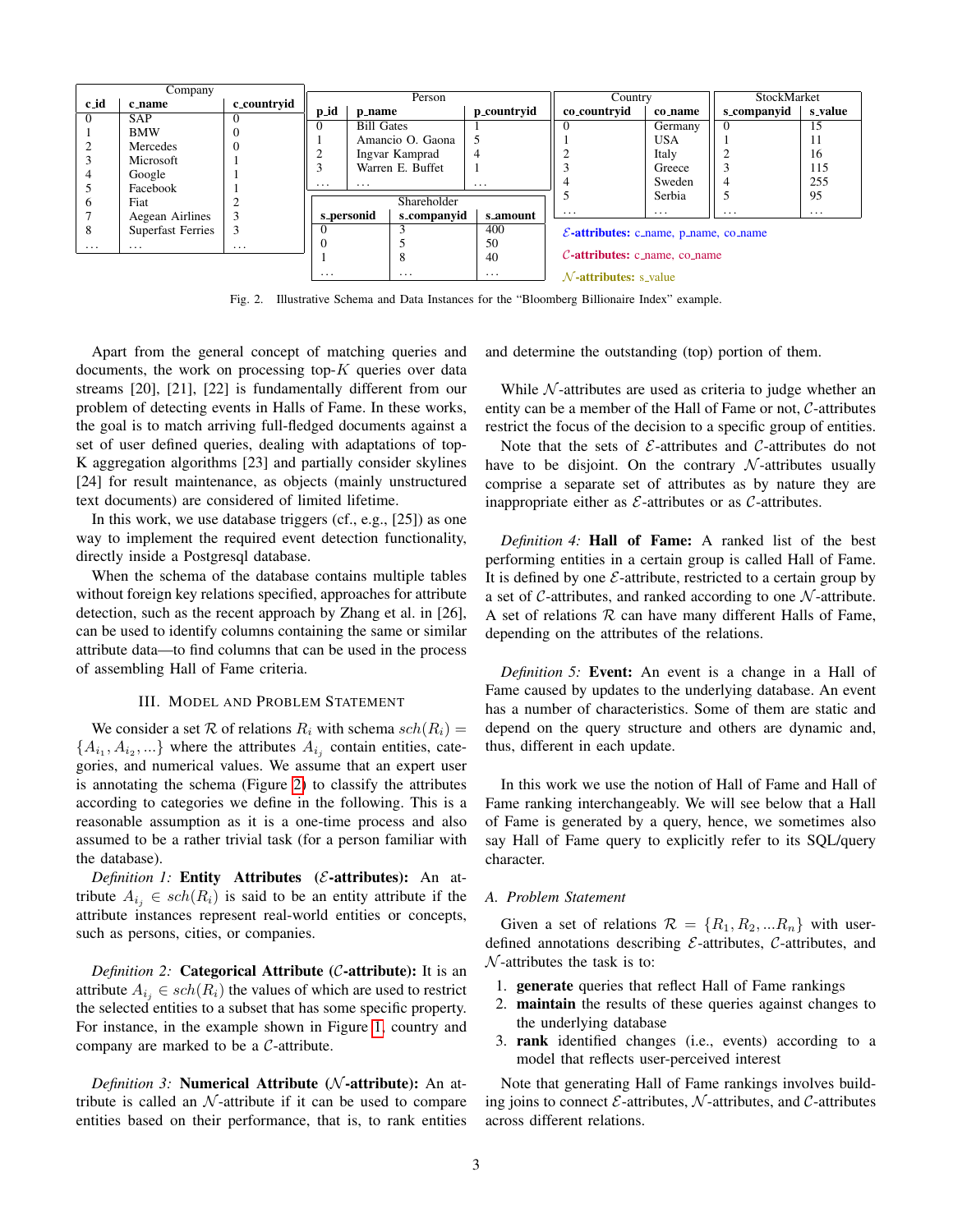**SELECT**  $\mathcal{E}$ -attribute, aggregate( $\mathcal{N}$ -attribute) FROM dataTable WHERE predicate **GROUP BY**  $\mathcal{E}$ **-attribute ORDER BY** aggregate( $N$ -attribute) ranking LIMIT K

<span id="page-3-1"></span>Fig. 3. The Hall of Fame Query Template

#### IV. FRAMEWORK

<span id="page-3-0"></span>The notion of a Hall of Fame naturally implies that only few entities are members of it—the top ones. This notion is directly reflected in the concept of top-K queries that restrict the query result to the best/top K results according to a given ranking criterion. In this work, we represent each Hall of Fame with a SQL style top-K query.

As updates are performed, Hall of Fame rankings change entities enter or leave the Hall of Fame or just change ranking positions inside the top-K. Each identified change is considered for a certain amount of time—not only once. This time interval is application-dependent and would adhere to native time ranges of the scenario, like a day for stock markets or entire seasons/tournaments in sports. The idea here is to allow small (consecutive) rank improvements to be considered together, in this time interval; not to loose tiny improvements that essentially constitute a grand improvement. Identified changes are ranked and reported, as described in Section [V.](#page-4-0)

#### *A. Hall of Fame Query Structure*

Figure [3](#page-3-1) shows the generic SQL query template we are using in this work. In the FROM clause of the query, the *dataTable* refers to one or multiple tables—connected through joins—that determine the schema and data available to this Hall of Fame. The *predicate* is a selection of a subset of data items corresponding to a certain aspect, and *ranking* determines the ordering (i.e., ascending or descending). By using the LIMIT clause (also called "fetch first"), the number of query results is restricted to at most K tuples, which constitutes the size of the Hall of Fame ranking.

*Predicate:*

A predicate used in the WHERE clause of a Hall of Fame query is a combination of  $C$ -attribute bindings, constant comparisons, and inter-attribute constraints: For instance,  $age > 21$  is a comparison with a constant, assists  $\le$  steals is an inter-attribute constraint, and the constraint *country = 'France'* or *city='New York'* is a C-attribute binding. In the rest of the paper, when no distinction is needed, we simply call them constraints.

The C-attribute bindings are generated using the actual data inside the relation. If there are two or more C-attributes in the predicate, we use all *possible* combinations of bindings —not blindly all combinations (i.e., the Cartesian product). For instance, consider the case of *country* and *city* that are both categorical attributes; we use the valid pairs of countries and cities that are materialized in the data, avoiding upfront  $\langle \text{comp} \rangle ::= \rangle \mid \langle \ | = | \neq | \leq | \geq$  $\langle\mathcal{C}\text{-attribute-bindings}\rangle ::= c \in \mathcal{C}\text{-attributes} = \langle\text{const}\rangle$ <const>::= "data that occurs in the corresponding column"  $\leq$ inter-att-comparison>::=  $c_1 \in sch(R_i) \leq$ comp>  $c_2 \in sch(R_i)$  $\langle$ **anyconst** $>:=$  "any constant with suitable type"  $\langle \text{const-comparison} \rangle ::= c \in \mathcal{C}$ -attributes  $\langle \text{comp} \rangle \langle \text{anyconst} \rangle$  $\langle$  predicate $\rangle$  ::=  $\langle$ C-attribute-binding $\rangle$  |  $\langle$  const-comparison $\rangle$  $\langle$ inter-att-comparison $>$  $\langle$  >  $\rangle$   $\langle$   $\rangle$   $\langle$   $\rangle$   $\langle$   $\rangle$   $\rangle$   $\langle$   $\rangle$   $\langle$   $\rangle$   $\langle$   $\rangle$   $\langle$   $\rangle$   $\langle$   $\rangle$   $\langle$   $\rangle$   $\langle$   $\rangle$   $\langle$   $\rangle$   $\langle$   $\rangle$   $\langle$   $\rangle$   $\langle$   $\rangle$   $\langle$   $\rangle$   $\langle$   $\rangle$   $\langle$   $\rangle$   $\langle$   $\rangle$   $\langle$   $\rangle$   $\langle$   $\rangle$   $\langle$ 

<span id="page-3-2"></span>Fig. 4. BNF-style description of the aspect group constraints allowed in this work. Most importantly, we allow only conjunctions of predicates and only the equal  $(=)$  operator for attribute bindings.

bindings of the form *country='Germany'* and *city='Chicago'* that would lead to an empty query. While these  $C$ -attribute bindings are generated automatically, constant comparisons and inter-attribute constraints are specified by the users, while annotating the schema.

We limit the maximum number of constraints that can be used in a Hall of Fame predicate to a predefined threshold  $cNum$ —say four or five. This causes hardly any limitations in practice as a change to a Hall of Fame that uses many constraint conditions is very specific and in general hard to comprehend/appreciate for users.

Figure [4](#page-3-2) contains a BNF (Backus-Naur Form) -style description of the possibilities to compose predicates to be used in Hall of Fame queries.

This means, we consider only predicates consisting of conjunctions of atomic predicates. While for the  $C$ -attribute bindings we use only *equal to* (=), for constant and interattribute comparisons we allow more comparison operators.

The above limitations on the complexity of Hall of Fame queries are currently inevitable to avoid an intractable number of generated queries that also need to be maintained.

*Ranking Entities:*

While the predicate confines a Hall of Fame to a specific subset of all entities, the order among entities is determined by numeric attributes. When expert users annotate the database schema, they do not only point to numeric attributes but also define ranking criteria; in a per-column manner irrespective of any later use in a specific Hall of Fame query. We show an example of such annotations in Table [I](#page-9-0) (Section [VII\)](#page-8-0), where we introduce the evaluation dataset. The given annotations specify the columns that represent numeric attributes (of interest), the aggregation function, and the ranking order (i.e., ascending/descending or both).

#### <span id="page-3-3"></span>*B. Query Generation*

We create one SQL query per Hall of Fame following the structure in Figure [3.](#page-3-1) Considering all different possibilities for the  $E$ -attributes,  $C$ -attributes, and ranking criteria quickly results in a large number of combinations. In case the attributes in the query are from different tables, we enumerate join combinations that are required to connect tables that hold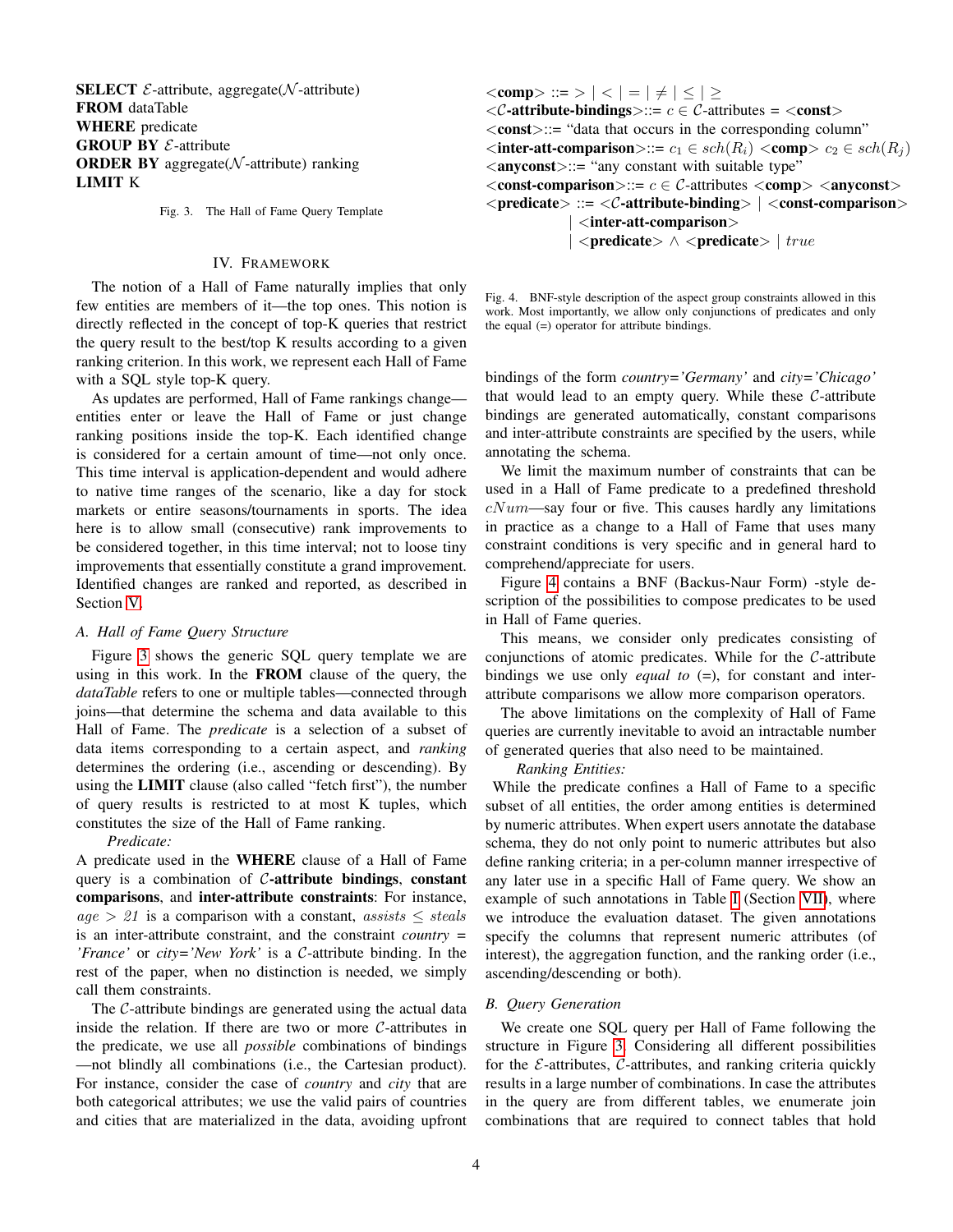attributes needed to build Halls of Fame. A query is created for each join,  $\mathcal{E}\text{-attributes, }\mathcal{C}\text{-attributes, and ranking criteria}$ combination if none of the following two limitation for Hall of Fame queries are violated: (i) As mentioned previously, the number of C-attributes that can be combined in a Hall of Fame predicate can be at most  $cNum$ . (ii) Additionally, a Hall of Fame query cannot have more that  $jNum$  joins.

In this paper, all syntactically valid (i.e., joinable) and required join combinations are used. However, in case of a large number of tables, this set of join combinations could be controlled by an expert user. This would be a one-time process executed at startup and is not the scope of this paper.

We start the query generation by creating all possible constraint combinations, see Algorithm [1](#page-4-1) for details. A constraints combination is possible if it is a conjunction of at most three constraints which are joined with each other with at most  $jNum$  joins. For each such combination we query all distinct values. These values are used to create the attribute bindings of a Hall of Fame predicate. These predicates are then divided in groups according to the number of constraints they use. We start using the group with the least constraints and continue to those with more constraints.

For each constraints combination we check each  $\mathcal{E}$ -attribute. If the C-attribute combination and the  $\mathcal{E}$ -attribute can be combined using no more than  $jNum$  joins then we check all predicates that use this  $C$ -attributes combination. For each predicate, we check whether the Hall of Fame that is produced *has at least K results*. Only in this case we create the Hall of Fame query by adding now a ranking criterion. Again, the Hall of Fame query is created only if the addition of the ranking criterion does not result in the need of more than  $jNum$  joins. A pseudocode of this procedure is shown in Algorithm [2.](#page-4-2)

As the number of possible Hall of Fame queries is big, the above procedure ensures an early pruning of the possible combinations. For example, by querying the database for all distinct values that satisfy each constraints combination we avoid creating unnecessary queries, which would anyway be discarded later as empty queries. Further, we create predicates

```
function get_combinations()
```

```
combinations.add(empty set)
 for each constraint
   for each c in combinations
    c_new = c.copy.add(c_attr)if (c_new.size \langle cNum and joinable(c_new)
        and join_size(c_new) < jNum)
  | | | combinations.add(c_new)
 | | end
 | end
 end
 return combinations
end
```
Alg. 1: Create C-attributes Combinations to be used in Hall of Fame query predicates.

```
pruned = empty_setcombinations = get\_combinations()function prune_away(e_attr, comb, rank = 'any')
```

```
for each c in combinations
 if comb.issubset_of(c)pruned.add(e_attr, comb, rank)
   end
end
```

```
end
function create_queries()
  queries = empty_setfor each e_attr
   for each comb in combinations
     if pruned.contains(e_attr, comb) break
     if join_size(e_attr, comb) > jNumprune_away(e_attr, comb)
     | | | break
     end
     values = select\_distinct(e_attr, comb)for each inst in values
       results = exec\_\_query(e\_\_attr, comb, inst)if results.size \lt K break
       for each rank in ranking criterion
         if pruned. contains (e_attr, comb, rank) break\mathbf{if} join_size(e_attr, comb, rank) > jNumprune_away(e_attr, comb, rank)
          | | | | | break
     | | | | end
         query = new_query(e_attr, comb, rank, inst)| | queries.add(query)
   \vert | end
  | | end
  | end
 end
 return queries
```
end

Alg. 2: Create Hall of Fame Queries

starting from those that contain zero or one constraint and consecutively enlarge such predicates by adding more constraints. This incremental process allows avoiding combinations of  $\mathcal{E}$ attributes and constraints that produce Hall of Fame queries with too few results. This is easily doable since we allow only predicates that consist of conjunctions of atomic predicates: if a predicate A is not satisfiable, so is the predicate that contains A.

#### V. EVENT RANKING

<span id="page-4-0"></span>Detected changes to Hall of Fame rankings can be processed through higher-level applications, e.g., by narrative science approaches that create full-fledged newspaper articles or can be directly consumed by users without such pre-processing.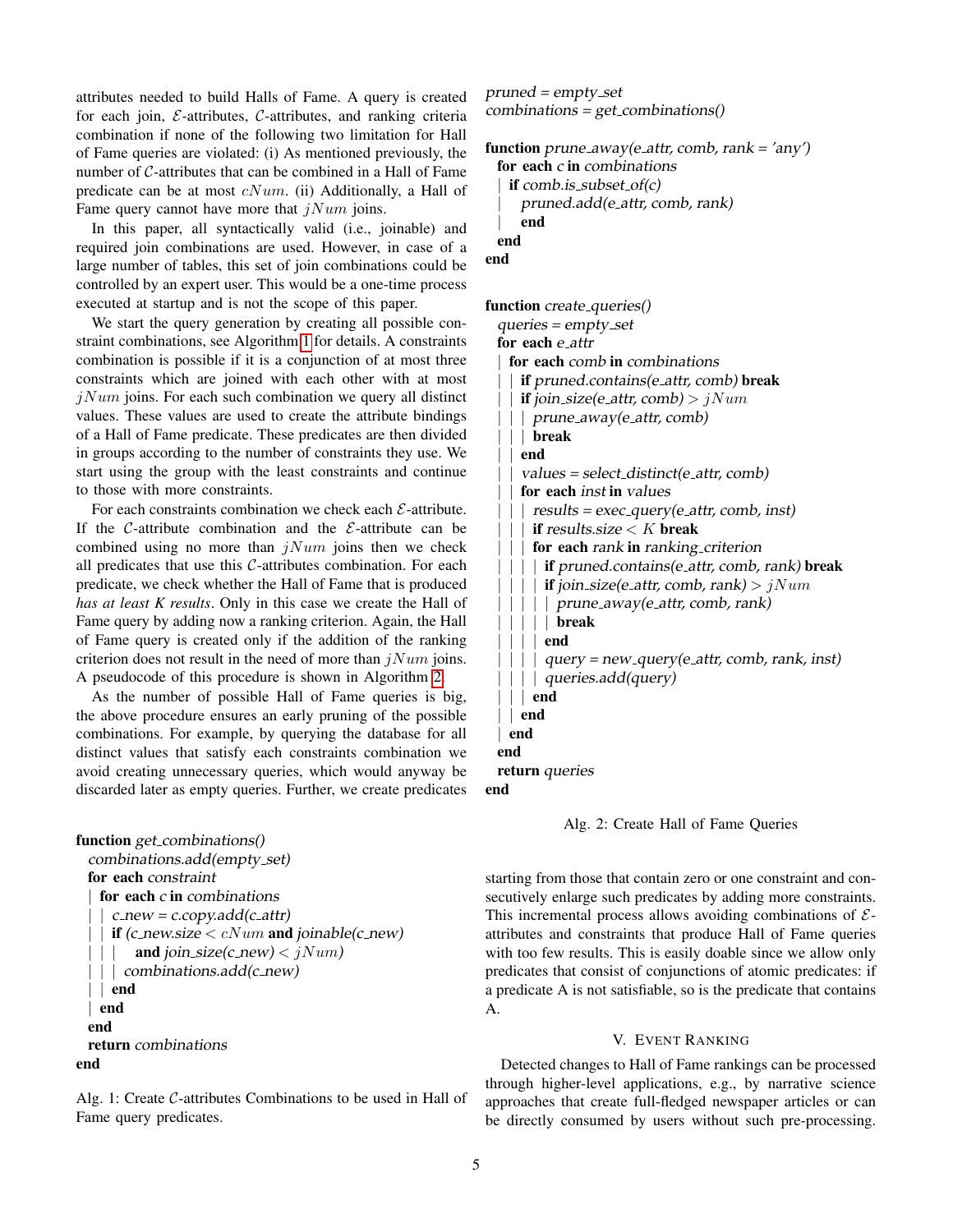|          | pos. p_name                 | sum(m_value) |                                                        | pos. p_name                 | sum(m_value) |               |
|----------|-----------------------------|--------------|--------------------------------------------------------|-----------------------------|--------------|---------------|
|          | William Henry Gates III 210 |              | <b>UPDATE</b> StockMarket                              | Amancio Ortega Gaona   214  |              | $+2$          |
| <u>.</u> | Warren E. Buffet            | 210          | <u>.</u>                                               | William Henry Gates III 210 |              | $\rightarrow$ |
|          | Amancio Ortega Gaona   204  |              | $SET$ s_value=s_value+10<br><b>WHERE</b> s_companyid=8 | Warren E. Buffet            | 210          | $-1$          |
|          |                             |              |                                                        |                             |              |               |

(Ranking before Update) (Update) (Altered Ranking)

<span id="page-5-0"></span>Fig. 5. Illustration of an Update causing a Hall of Fame event.

When multiple events co-occur, a ranking schema is needed to order events in a way that reflects a user perceived notion of interestingness. This situation can occur due to large number of Hall of Fame queries or frequent updates, or when reflecting changes after a longer time period—such as after a completed season in soccer.

The ranking criterion to be used has to consider the specific characteristics of the query (e.g., its selectivity) and the properties of the change itself (e.g., its magnitude).

To combine several ingredients, we opt for using lexicographic tradeoffs [27]; they provide an elegant way to reconcile scores which per se can not be easily aggregated. Lexicographic orders with tradeoffs put emphasis on some aspects (scores) of the entities while using less important aspects to break the ties of the more important ones. This feature is important as we want to emphasize the competition implied by the selectivity of the query followed by the dynamic properties of the event, and finally the characteristics of the constraints used.

Plain lexicographical ordering is a very common technique known from (printed) dictionaries or encyclopedia: Two strings are compared character-by-character, usually from left to right. The first position at which the characters differ decides the order of the two strings. This procedure can be generalized to arrays (strings) of numerical values instead of characters.

However, when applied to numerical values, especially non-integer domains, ties are highly unlikely to occur. In this case, the first position imposes the order of items. To circumvent this, lexicographic tradeoffs introduce variations of the comparison at the individual positions. Given two values v and u, one could define  $v \lt_{lt} u$  to be true iff v is not only smaller than  $u$  but "considerably smaller", and the same for  $v >_{lt} u$  iff v is "considerably larger". Consider for example the following comparison function  $v \lt_{lt} u$  only if  $2 * v \leq u$ and  $v >_{lt} u$  if  $v > 2 * u$ . Then  $(7, 3, 6)$  is larger than  $(3, 8, 4)$ , since by comparing the values in the first position we have  $7 > 2*3$ . On the other hand,  $(7, 2, 6)$  is smaller than  $(5, 6, 2)$ , since for the values in the second position we have  $2 * 2 < 6$ (the values in the first position report the two sequences to be equal). Hence, from left to right, the first "not-equal" value decides the ordering of the sequence.

We first introduce in details the individual ingredients of our ranking schema and then show how to combine them.

#### *A. Dynamic Characteristics*

Hall of Fame events are characterized by a distortion of its entity ranking. Figure [5](#page-5-0) shows such an event for *Amancio*



<span id="page-5-1"></span>Fig. 6. Information at hand for computing the dynamic score component

*Ortega Gaona* who moved up from position 3 to position 1 in our toy example of a billionaires index. Every time an entity improves from rank r to rank  $r'$  (i.e.,  $r > r'$ ) the maintenance component forwards this information to the ranking framework. Figure [6](#page-5-1) illustrates the available information for two entities,  $e_1$ , and  $e_2$ , with respect to one specific Hall of Fame. We see pairs of ranks that indicate the changes (only decreasing ranks).

As mentioned in Section [IV,](#page-3-0) this bookkeeping is done only for a limited amount of time and takes care that individual rank improvements should be considered together. For instance, at the end of a season, rank improvements over the entire season should be considered, not only the last improvement (which might be negligible itself).

To compute a score describing the quality of the jump (from rank  $r$  to rank  $r'$ ), for each entity, the most recent time point (i.e., now) of each such chain of pairs is considered. The individual scores for each pair are summed up to the point the sequence would continue with rank that is lower than the currently highest rank. In our example, illustrated in Figure [6,](#page-5-1) for the entity  $e_2$  we consider the improvement from rank 84 to 65, and not from 100 to 65. The earlier jump from 100 to 75 had the chance of being reported at an earlier time point.

For each individual improvement from rank  $r$  to rank  $r'$ , the size of the improvement (i.e.,  $r - r'$ ) is considered to resemble the importance of the improvement. Pairs of the form  $(r - r')$ , for the same entity and Hall of Fame query, are then aggregated: instead of purely summing up these pairs, the impact of improvements at lower ranks is decreased. This resembles the concept of Discounted Cumulative Gain (DCG) [28] used in information retrieval to model the user perceived information quality of a ranking of quality assessments.

$$
rs(\{(r_i,r'_i)|i \in \mathbb{N}\}) := \sum_{r'_i \le b} (r_i - r'_i) + \sum_{r'_i > b} \frac{(r_i - r'_i)}{\log_b(r'_i)}
$$

This score gives weight 1 to all rank improvements above rank b, and punishes lower ranks with a weight of  $1/log_b(.)$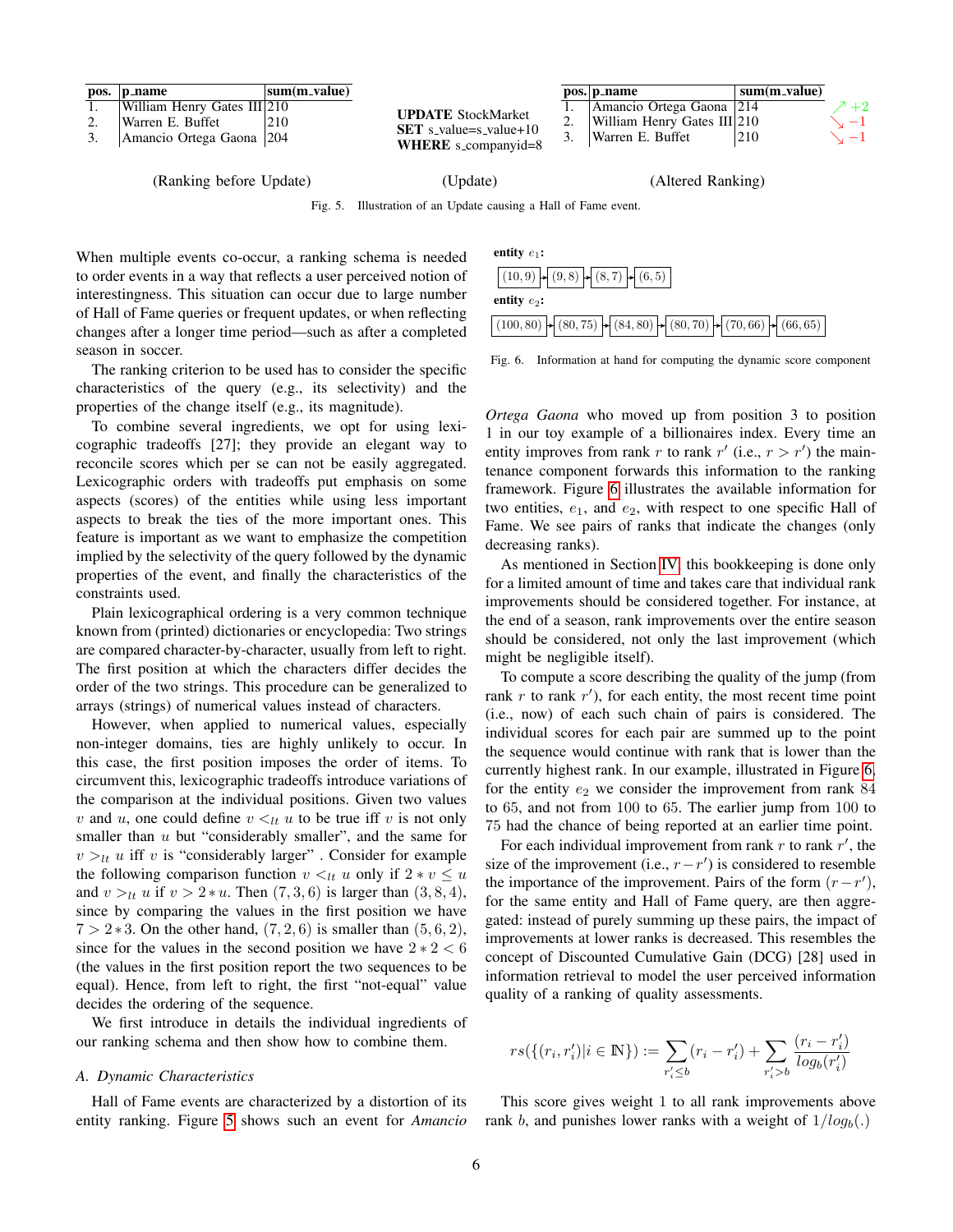This dynamic score results in values between  $1/log_b(K)$ (for the smallest noticeable rank improvement from rank  $K+1$ to rank  $K$ ) and  $K$  (for the biggest noticeable improvement from rank  $K + 1$  to rank 1). We use these two values with min-max normalization to normalize the final dynamic score values to  $[0, 1]$  range.

#### *B. Static Characteristics*

Consider the following query that describes the top-20 male players in the North American Basketball Association (NBA) at the age of 24, ranked according to the total number of points scored.

SELECT name, SUM(points) FROM players WHERE gender='male' AND league='NBA' AND age=24 GROUP BY name ORDER BY sum(points) DESC LIMIT 20

The aspect group constraint selects a subset of the entire table *players* using constraints on the attributes *team*, *gender* and *age*. There might be also other queries that use constraints on *nationality* or *height* as selection criteria. In order to rank different queries, the ability of the aspect group constraint to create useful groups is taken into consideration. This is done by computing the information entropy [29].

Complementary to the entropy of the aspect group, the *selectivity* of the aspect group constraint is the second ingredient of the static score of a Hall of Fame query and is simply defined as the selectivity of the where clause of the Hall of Fame generating query.

*1) Entropy:* Each Hall of Fame predicate consists of a set of attributes used in C-attributes bindings (e.g., team='Phoenix'). All these attributes restrict the focus of the query to a certain subset of the database tuples. We now assess how informative the groupings, created from the combination of attributes in the where clause, are.

To achieve this, the table is projected to the columns that are used in the Hall of Fame predicate. For instance, in the case of a query with where clause "*team='Phoenix' AND year*=*1995 AND league='NBA'* ", the data is projected to the columns *team, year*, and *league*. We calculate the informativeness of the grouping by calculating the entropy [30] of the projected data. We use entropy in a similar way used in the data mining component of MS SQL Server 2008 R2 [31] to find meaningful categorical attributes.

This is done as follows: Suppose there is a table  $T$  which has the attributes  $attr_1, attr_2, \ldots, attr_n$ . We inspect all possible instantiations,  $I_i$ , of the set  $(attr_1, attr_2, \ldots, attr_n)$  using the data values found in the table. For each instantiation  $I_i$  we count the number of tuples that satisfy it and then divide with the total number of tuples in the table  $T$ . This is the probability of an instantiation  $I_i$ . We then compute the entropy of the table using Shannon Entropy ([29]).

For example, assume we have the following projection

| team              | year league |
|-------------------|-------------|
| Phoenix           | 2010 NBA    |
| Boston            | 2011 NBA    |
| Phoenix           | 2010 NBA    |
| San Antonio Spurs | 1972 ABA    |
| Phoenix           | 2010 NBA    |
|                   |             |

The different instantiations created from the above projection are:

$$
I_1
$$
 = (Phoenix, 2010, NBA)  
\n $I_2$  = (Boston, 2011, NBA)  
\n $I_3$  = (San Antonio Spurs, 1972, ABA)

We can now compute the probabilities for these instantiations as

$$
P(I_1) = 3/5
$$
  
\n
$$
P(I_2) = 1/5
$$
  
\n
$$
P(I_3) = 1/5
$$

allowing us to calculate the final entropy.

*2) Selectivity:* The entropy of the Hall of Fame predicate is a general measure that applies to all queries having the same combination of attributes in the where clause.

However, we would like to assess not only the general quality of the predicate but also the quality of the specific instantiation that is used in a query.

The idea is, the smaller the fraction of the table that qualifies for a query result is, the less competitive the ranking is and, thus, the lower the score of such a query is. Or in other words, the higher the selectivity of the query the more interesting it is. This selectivity of the query can be easily computed as the selectivity of the "where clause", i.e., the selectivity of the predicate.

#### *C. Putting it All Together*

The above reasoning created three different components to consider for an overall ranking: selectivity, dynamic score, and entropy.

As mentioned, we use lexicographic tradeoffs [27], which sort sequences of values based on primary, secondary, and so on, criteria, that correspond to entries in the sequence (say from left to right). In our case, the selectivity of the underlying query, representing the competition between the entities, is the decisive factor and is used as primary criteria, followed by the dynamic score and the entropy in the end.

Taking the plain values for these three individual measures will not lead to ties at the specific sequence positions and, hence, only the first criterion will be used to sort.

To avoid this, for each one of the primary and secondary criteria, the following comparison function is used:  $u <_{lt}$ v if  $(u + \frac{1}{2n}) <_{lt} v$  where *n* is the number of coarse groups that can be identified in the data, with respect to the ranking criterion. It is important to note that scores  $u, v$  are considered as normalized in the range  $[0, 1]$  with 0 denoting the lowest possible and 1 the largest possible score. This creates a range of size  $1/n$  of "equal" values around each original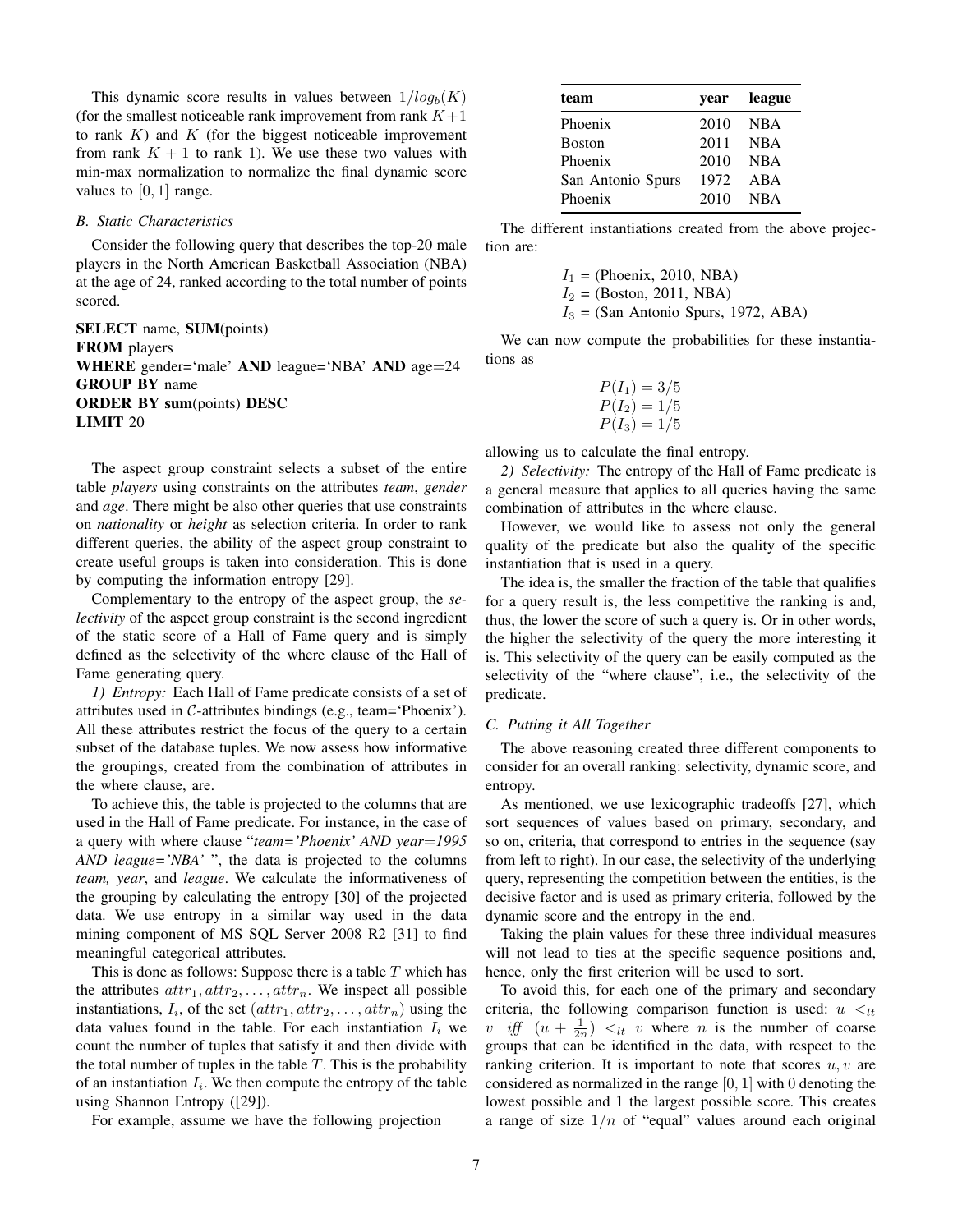

<span id="page-7-1"></span>Fig. 7. Ranges in Lexicographic Tradeoffs

value (Figure [7\)](#page-7-1), which allows values to be considered equal even if their original numeric values differ (slightly).

Orientation for a reasonable choice of the size of these ranges could potentially be found in the number of semantically meaningful categorical constraints, although there is no universally true rule for this. Intuitively, there are really big Halls of Fame featured by their high selectivity, like the top-20 richest people in the entire world. The large ones, like the top-20 richest people in Europe. The medium ones that have low selectivity, like the top-20 richest people in a country. And the small ones that have very low selectivity, like the top-20 richest people in a city.

Similar to the selectivity of a Hall of Fame query, dynamic scores can also be thought of as being decisive only if they notably differ. For instance, a change at rank 5 is clearly more important than a change at rank 50, but it is questionable if a change at rank 6 is really less important to the one at rank 5. For the last ingredient, i.e., the entropy based measures, we do not need to define a new comparison function as it has the lowest priority in the lexicographic sorting.

#### VI. EVENT DETECTION

<span id="page-7-0"></span>Detecting Hall of Fame events requires monitoring Hall of Fame rankings for changes. As we are interested in the positions of entities inside the rankings, a change is considered only if the ranking changes, not if entities obtain updates to their numeric score (aggregate)—but the ranking remains unchanged. A naïve approach to this monitoring problem would execute all queries that underlie the Hall of Fame rankings and check if their results have changed. Instead, we make use of techniques from the area of materialized view maintenance. In this, there are two types of optimization techniques. First, we can use information from the update statement itself to determine the queries that might be affected by the update and only refresh those. See [15] for a formal analysis of the task. Second, after an affected Hall of Fame ranking is identified one can optimize the actual re-evaluation. This task is also known as view maintenance and has been addressed for top- $K$  queries [17], [18]. Having tens of thousands of query, the main focus of the event detection is to identify possibly affected ones, rather than to optimize their re-evaluation.

We employ *two filtering techniques* that tell if a Hall of Fame cannot be affected by a given update—and, hence, does not have to be re-evaluated. Both techniques are precise in the sense that they do not produce false-positives (i.e., the filter says the ranking is not affected but actually it is) but they do produce false-negatives (i.e., the filter says the ranking might be affected but it is not) i.e., passing the filter is a necessary

condition to lead to a Hall of Fame event, but it is not sufficient to tell if the ranking is affected.

1. Column-Based Filtering resembles a satisfiability check that uses the overlap between the attributes used in the Hall of Fame queries and the update statement. Clearly, a query can not be affected by an update if the intersection between the columns being updated and the columns accessed by the query is empty.

The column-based filtering is executed solely on the Hall of Fame specification and the update statement. There are, however, many Halls of Fame that cannot be pruned based on this filter. To further limit unnecessary query re-evaluations, we use another level of filtering.

2. Row-Based Filtering tells if a query can not be affected by an update by inspecting the intersection between the updated rows and the rows accessed by the query.

The queries that pass these two filters are re-evaluated and checked for potential changes to their rankings—which would result in events.

#### *A. Implementations*

*1) Database Triggers:* When designing the implementation of such a maintenance task, a first choice is to use database triggers and materialized views, since the database is already used to store the data itself—such an implementation is elegant and intuitive: all processing is done in the database, hence, there is no additional layer. However, pushing the maintenance task in the database also limits the capabilities of the database to serve other applications. One additional feature of this approach is that identified events are stored directly inside the database—written to disk, hence, being persistent. This, of course, comes at the price of increased latency.

Identified events are appended to a special events table, that contains the score ingredients as introduced in Section [V.](#page-4-0)

*2) Event Processing Middleware:* As an alternative implementation, we have implemented an event processing middleware using Java. Only the data tables themselves are still stored in a database—the Hall of Fame rankings are kept in main memory. The middleware intercepts all updates sent to the database and checks if Hall of Fame rankings are affected. By doing this, we alleviate any additional (event processing) work of the database but introduce additional communication cost between the database and the Java application—which, however, appears negligible as we run the middleware and the database on the same server. Further, all results are easily kept in main memory, which should makes the processing faster, but comes of course with the risk that after a system failure the monitoring state is lost—not the database content. Still, this is acceptable in most scenarios and, if not acceptable, can be circumvented, for example, by replication.

We implemented both approaches (cf., Figure [8\)](#page-8-1) using Java 6 and Postgresql 9.1 as the database, with column- and rowbased filtering in both implementations. In Postgresql, we use additional tables and triggers to store the Hall of Fame rankings and to check for modifications.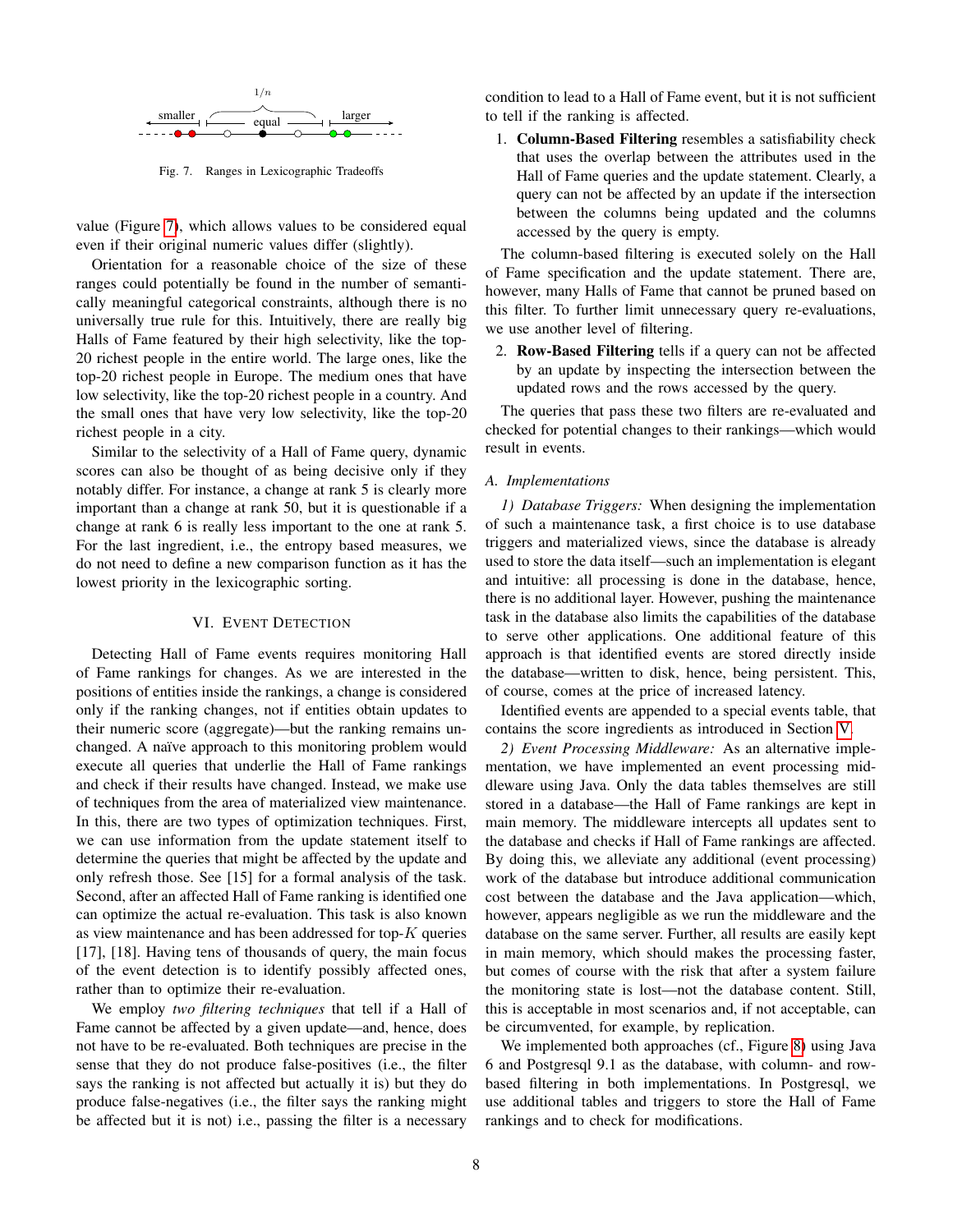

<span id="page-8-1"></span>The two implemented Event Detection Approaches: Two-Tier architecture of a Postgresql database and a Java middleware (top) and implemented inside Postgresql using Triggers

*3) Column-Based Filtering Implementation:* The implementations of the column-based filtering in Java and Postgres triggers is conceptually the same: an index is created such that for a given column name it contains all of the queries that depend on that column. This index is created once all the Hall of Fame queries are generated. While in Java a HashMap is used, the trigger implementation uses one stored procedure per column name, with a predefined list of queries which might be affected. This is done for efficiency reasons, such that querying an additional table containing the column index is avoided.

*4) Row-Based Filtering Implementation:* The row-based filtering requires a selection of all rows that are going to be updated by the update statement. This is achieved in the trigger-based implementation using *row triggers*—a stored procedure is invoked for each row that is being updated. When the queries depend on multiple tables, rows that are updated are progressively joined with other tables. For each update and all queries that pass the column filtering a check is performed, based on the query selection criterion—whether this row is selected by the query. If the query selects any of the updated rows it is potentially affected.

In the Java middleware, we avoid progressively joining updated rows by creating a set of *select* queries covering all join paths. Creating these queries starts from the updated table and follows foreign keys to join with this table. In case there are two or more joins paths between two tables, two or more copies of the query are created. Depending on the structure of the Hall of Fame query the selected rows by one of corresponding selection queries are used. The pseudo code for creating selection queries is shown in Figure [3,](#page-8-2) where join method joins a path with an existing query if they are compatible. It is important to note that this query creation is done only once at the startup of the system, when the database schema is registered.

#### VII. EXPERIMENTS

<span id="page-8-0"></span>All experiments are conducted on a Linux machine (Debian 5.0.9 64bit, kernel 2.6.32.41.1) with two Intel Xeon W3530

### <span id="page-8-2"></span>function selection\_queries(updated\_table)  $tables = all_tables$ visited = empty\_set  $queries = new set(empty_query)$ for each t in tables  $if not visited. contains(t)$  $paths = all.join.paths (updated_table, t)$ for each  $q$  in queries | *q.join(paths.first)* end for each path in paths.rest for each  $q$  in queries  $new_q = q.copy()$ new<sub>-9</sub>.join(path) queries.add(new\_q) | | | end | visited.add(path.tables) end | | visited.add(paths.first.tables) end end



Alg. 3: Create row selection queries

CPUs (2.8GHz, 8MB cache, 4 cores (8 threads)). The machine has 48GB of main memory and a RAID-5 disk (4x1TB Western Digital WD1002FBYS-1 7.2K RPM, SATA).

#### *A. Dataset*

For the dataset, we use publicly available basketball statistics obtained from databasebasketball.com [32]. We focus on the regular season statistics, which capture the performance of roughly 4000 players in the last 65 years. In this table, each player is uniquely identified by the player id containing statistics for one year, per team. The latter is expressed by a team id which refers to a second table that contains 121 basketball teams with attributes team id, team name, and league. It is possible for players to switch teams in an active season (year). Attributes of the season statistics table describe the information about minutes played, points, points per game, total rebounds, free throws, etc.

We use the *player* and *team* columns as  $\mathcal{E}$ -attributes and believe that this is a reasonable choice for this scenario. To specify the ranking attributes, not only the column names but also the aggregation function and the "order by" direction (descending, ascending, or both) are specified (cf., Table [I\)](#page-9-0). The attributes *league*, *team*, and *age* are used as Cattributes, with two additional categorical constraints specified: *steals*>*turnovers* and *offensive rebounds*>*defensive rebounds*. We created B+ indices for each single categorical attributes.

As the dataset reports only per-season statistics it lacks "live" data, that is, statistics that are updated after every game (or after every notable event, e.g., a scored point), we create updates based on the original data summaries.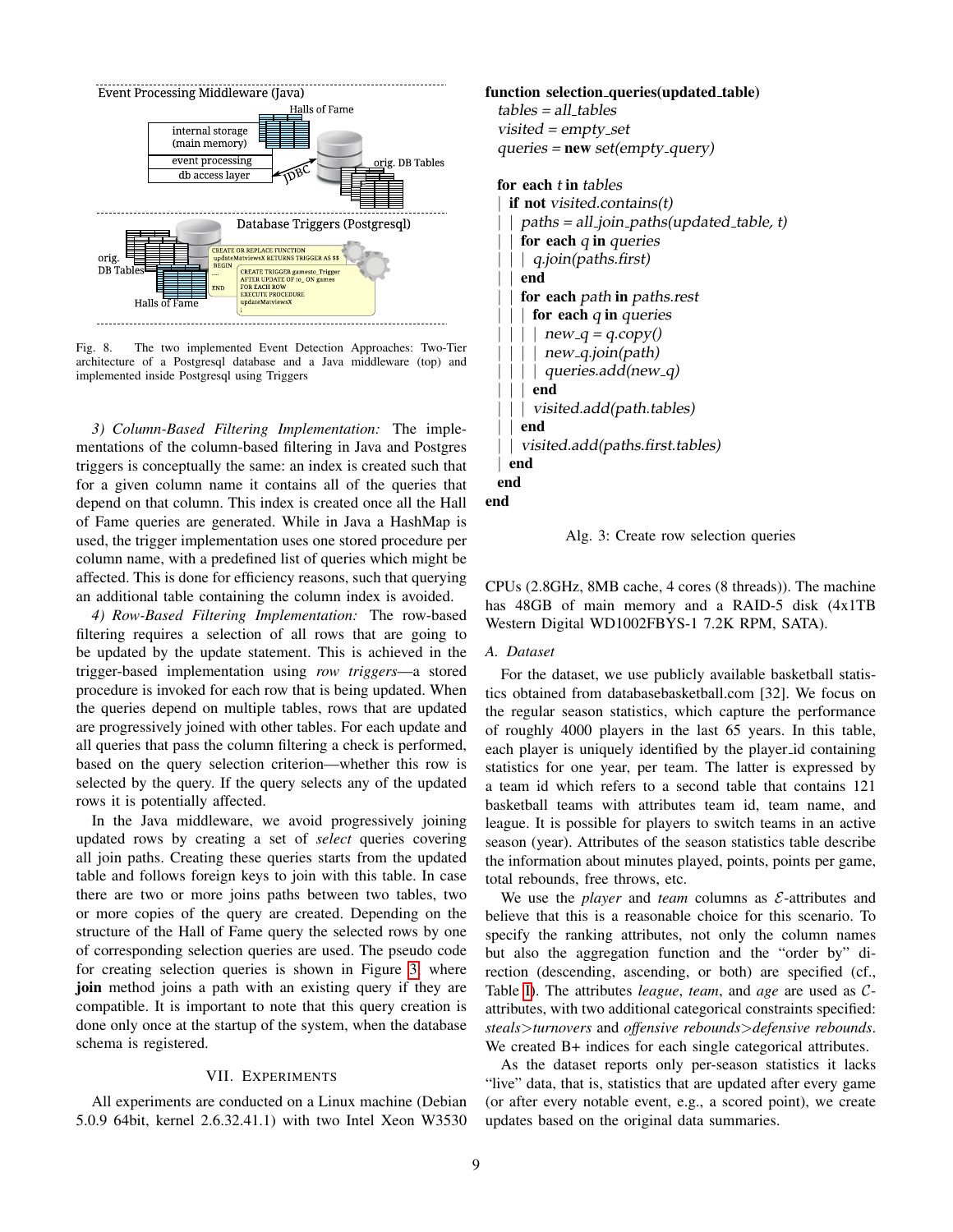| column name            | aggr. function | order      |
|------------------------|----------------|------------|
| turnovers              | sum            | ascending  |
| rebounds               | sum            | descending |
| assists                | sum            | descending |
| field goals percentage | avg            | hoth       |
| points per game        | avg            | descending |
| points                 | sum            | descending |
| three-points per game  | sum            | descending |
| three throws made      | sum            | descending |

<span id="page-9-0"></span>SAMPLE USER GENERATED DESCRIPTION OF HOW TO USE NUMERIC ATTRIBUTES. USED IN THE EXPERIMENTAL EVALUATION.

For each data tuple represented by a triple (player, team, year) and for each ranking attribute of interest (cf., Table [I\)](#page-9-0), we create 10 update statements where the intermediate values are calculated differently depending on whether summation or averaging is used as the aggregation function. The last update value always corresponds to the actual value in the database. The generated updates are spread equidistantly over time. To keep the evaluation tractable, we used the years 2005 to 2011, and generated this way a total of 275, 580 updates.

For the summation, we model the values as steadily growing. We generate values using a Normal distribution (with  $\mu = 0.5, \sigma = 0.2$  until we have 9 values in range  $(0, 1)$ . These values are sorted in ascending order. Finally, the value of the  $i^{th}$  update equals to the  $i^{th}$  generated value times the final (actual) value.

For the averaging, we model the values as slightly fluctuating around the final (actual) value. To generate this, we use a Normal distribution ( $\mu = 0$ ,  $\sigma = 0.1$ ) and generate 9 values in range  $(-1, 1)$ . The values are are not sorted as in the previous case. Again, the value of the  $i^{th}$  update equals to the  $i^{th}$  generated value times the final (actual) value.

#### *B. Query Generation*

The number of generated queries for 3 different values for the Hall of Fame ranking size  $K$  is shown in Figure [9](#page-9-1) (left). The y-axis represents the number of generated queries while the x-axis shows the maximum number of constraints used in a query. The curve for *unpruned* represent the total number of queries that would be generated in case no pruning of empty queries or queries with less than  $K$  results is applied. As expected, this number grows rapidly, up to roughly 1 million queries. In the opposite case, when pruning is applied, very many queries can be removed. Again, the number of queries grows with the number of constraints used in the queries, but saturates at some point as newly generated queries with too many constraints have small (or empty) result sets and are discarded. For the same reason, increasing  $K$ , decreases the number of generated queries.

During the query generation, most time is spent in executing queries to obtain the initial results and to compute the static characteristics—used in the event ranking later-on—of the generated queries. The wall-clock time for the query generation is shown in Figure [9](#page-9-1) (right). We compare the time needed



<span id="page-9-1"></span>Fig. 9. Query Generation Process: Total number of generated queries (left) and total wall-clock time in seconds (right)

to execute all generated queries without integrated pruning (the curve for *unpruned*) to the approach that eliminates queries from consideration that can be identified without executing them (cf., Section [IV-B\)](#page-3-3). The results are as expected: early pruning can greatly reduce the overall wall-clock time for the entire query generating process. The total wall-clock time for all early pruning cases ( $K = 5$ , 10, or 20) is below 100 seconds, which is well acceptable, given that that the query generation is a one-time process only.

#### *C. Ranking Quality*

We conducted a user study to evaluate the quality of the proposed event ranking. We present to users 9 rankings of events. Each ranking reflects the Hall of Fame events within the last 1000 updates, which corresponds roughly to the time period in which all teams have played one game. Considering that generated updates are equidistant in time, we maintain a windows of events corresponding to the last 1000 updates as well. We used queries generated with  $K = 20$  and maximum of up to three constraints. Using  $K = 20$  also influences the parameter b for dynamic characteristics score, which we set to 5. To keep the assessment task manageable, for each user in a couple of minutes, each ranking consists of 3 events: the one put by our algorithm at rank one, rank five, and rank ten. For each such event, we created (manually) a natural language statement, such as *"Team Philadelphia advanced from position 19 to position 17 in the NBA top field game points scored list."*

We randomly order these sentences and ask users to order them using a scale from 1 to 3, also allowing ties. We asked 11 colleagues at our university to take part in the study. The summarized results are shown in Table [II.](#page-10-1) We can clearly see a good trend of diagonal elements being the largest, as the perfect ranking would produce completely diagonal matrix.

For each ranking, we compute how well the assigned ratings of a user adhere to our proposed ranking. We inspect the following pairs of reported ranks:  $(1, 5)$ ,  $(1, 10)$ ,  $(5, 10)$ . The ideal user rating should give assessments that are coherent with those pairs. For instance, an ordering of ranked events (5,1,10) would ideally be judged by the users with scores  $(2,1,3)$ . This fit is computed for each above pair  $(a,b)$  using a value of 1 if  $r(a) > r(b)$ , a value of  $-1$  if  $r(b) < r(a)$  and 0 otherwise, where r(.) denotes the user's rating. We sum up this scores over all pairs, over all event rankings and over all users. and achieve 66 as our final result. Knowing the user study results we can calculate this result for the best possible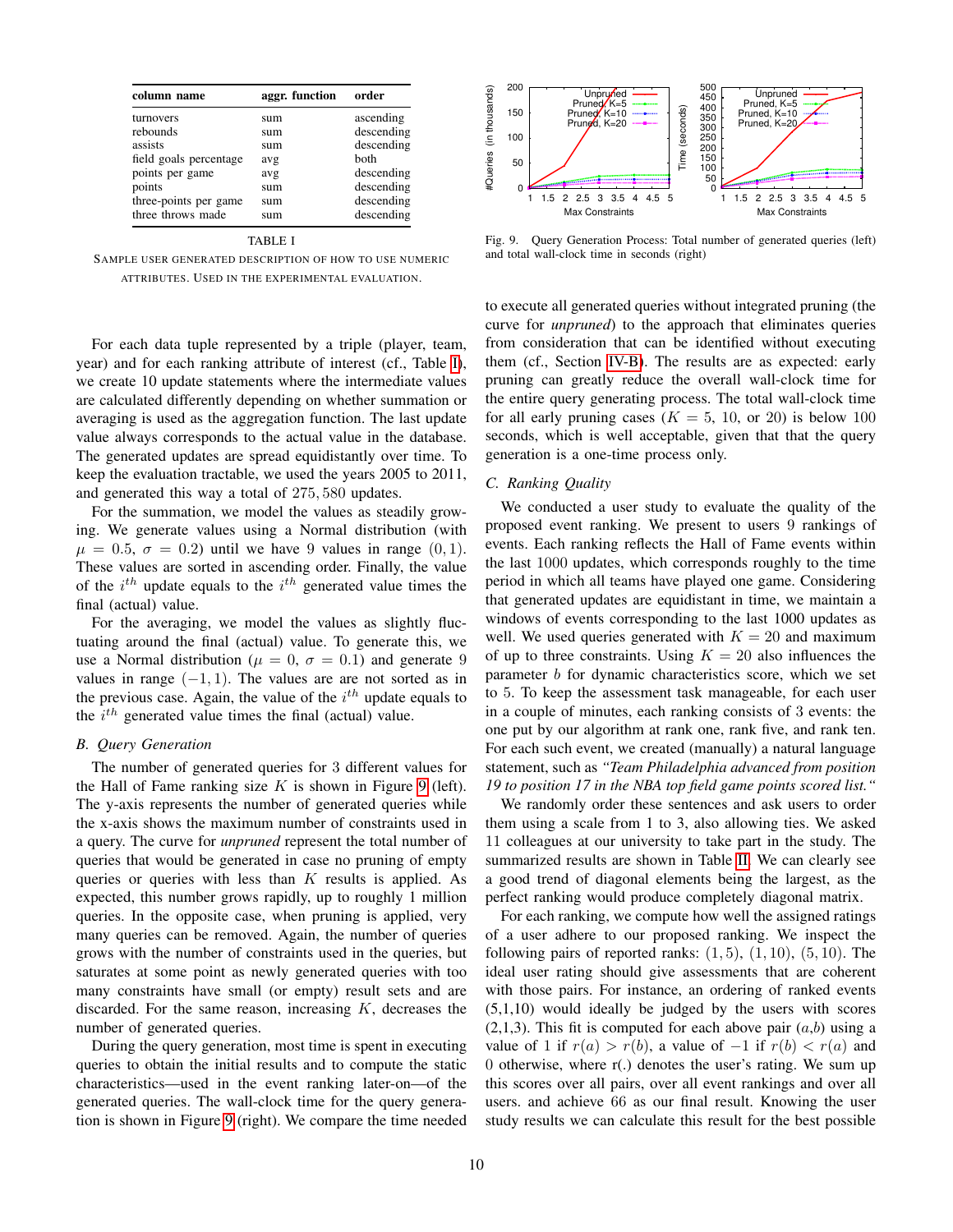|                  | <b>Assigned Ratings by Users</b> |                            |    |  |  |
|------------------|----------------------------------|----------------------------|----|--|--|
|                  |                                  | Rating 1 Rating 2 Rating 3 |    |  |  |
| Event at Rank 1  | 49                               | 34                         | 16 |  |  |
| Event at Rank 5  | 24                               | 52                         | 23 |  |  |
| Event at Rank 10 | 29                               | 25                         | 45 |  |  |

| <b>TABLE II</b>               |  |
|-------------------------------|--|
| RAW RESULTS OF OUR USER STUDY |  |

<span id="page-10-1"></span>

|              | <b>Oueries</b> | <b>Oueries</b>  | <b>Changes</b>  | Runtime (ms)    |        |  |
|--------------|----------------|-----------------|-----------------|-----------------|--------|--|
| #Constraints | <b>Total</b>   | <b>Executed</b> | <b>Detected</b> | <b>Triggers</b> | Java   |  |
|              | 1710           | 10.44           | 0.03            | 239.52          | 127.84 |  |
|              | 10260          | 20.11           | 0.51            | 774.29          | 185.93 |  |
|              | 17540          | 24.23           | 1.00            | 1427.82         | 213.25 |  |

|--|

<span id="page-10-2"></span>EXECUTED QUERIES PER UPDATE AND EXECUTION TIME,  $K = 10$ 

ranking algorithm and the worst one, resulting in score 148 for the best and −148 for the worst. Results for the best (worst) possible ranking must be calculated based on the user study results as the disagreement between users must be taken into account. We see that proposed ranking performs very well satisfying 72.39 %  $(\frac{66+148+1}{148+148+1})$  of users judgments.

To show that these numbers are statistically significant, we apply Fisher's randomization test (also called permutation test) (cf., [33]), where the null hypothesis claims that our ranking algorithm (scheme) would place events simply in a random order. The significance test showed that we can reject the null hypothesis with significance level of  $3\%$  ( $p = 0.0203$ ).

#### *D. Event Detection*

To evaluate the event detection performance, we use 5, 000 updates and measured the number of executed queries per update, the number of detected changes, and the time needed to process each update for both Java and trigger-based implementation. The maximum number of constraints is varied from 1 to 3.

Table [III](#page-10-2) and Table [IV](#page-10-3) report on the total number of generated Hall of Fame queries, the average number of executed queries per update (i.e., queries that pass both column- and row-based filtering steps), the average number of queries per update for which the ranking changed, and the execution time per update in milliseconds for both implementations. Table [III](#page-10-2) contains the measurements when queries are generated with  $K = 10$ , while Table [IV](#page-10-3) reports on the measures with queries generated with  $K = 20$ .

Although there is a large number of queries generated and indexed, we can see that by using the filtering techniques we can already decrease the number of executed updates to less than one percent. This percentage drops significantly with the increase of the maximum number of constraints allowed in the queries. This shows that we can safely increase the maximum number of constraints while still being able to detect changes efficiently.

| <b>Oueries</b> | <b>Oueries</b>  | <b>Changes</b>  | Runtime (ms)    |        |  |
|----------------|-----------------|-----------------|-----------------|--------|--|
| <b>Total</b>   | <b>Executed</b> | <b>Detected</b> | <b>Triggers</b> | Java   |  |
| 1290           | 10.43           | 0.12            | 234.98          | 130.05 |  |
| 6900           | 19.67           | 1.03            | 700.37          | 178.99 |  |
| 11120          | 23.26           | 1.82            | 780.26          | 207.67 |  |
|                |                 |                 |                 |        |  |

TABLE IV

<span id="page-10-3"></span>EXECUTED QUERIES PER UPDATE AND EXECUTION TIME,  $K = 20$ 

We see that the wall-clock time (in milliseconds) for both implementations is quiet similar for the simple case of at most one constraint per query. However, the runtime increases a lot faster for the implementation with triggers, resulting in a runtime up to 1.4 seconds per update. We believe that this stems from the fact that results of the operations on the triggers are always made persistent, while the results of the Java implementation are always held in memory without writing them to disk. We observe that the wall-clock time behaves similarly to the measured number of executed queries, which suggests that most of the execution time is indeed spent executing queries. The wall-clock time when employing a Java main memory implementation is in all cases under 250ms.

As expected, the number of detected changes per update increases as the number of queries grow, especially the queries with more constraints are more selective making an impact of the updates larger enough to change resulting ranking. It is interesting to see that increasing the value of  $K$  (from 10 to 20) results in the smaller number of generated queries, as there are less queries with result size 20 and more, but the number of detected changes increases due to the more volatile nature of the rankings between position 10 and 20.

#### VIII. CONCLUSION

<span id="page-10-0"></span>Halls of Fame are by design intriguing constructs that represent the elite of a certain subset of entities. In this work, we studied the automatic identification of changes to Halls of Fame in a principled and general way. To the best of our knowledge, this problem has not been addressed before.

Our approach generates SQL queries that describe (each) a specific Hall of Fame. Such queries select the top-K entities that fulfill constraints put on categorical attributes, ranked according to specific numeric attributes. We discussed means to inspect only a small subset of cached query results for potential changes. The presented approach is very generic and can be applied to a wide range of scenarios. We presented the details of two fundamentally different implementations: (i) an approach based on database triggers and (ii) an event processing middleware implemented in Java.

We conducted a carefully designed experimental evaluation using real-world data obtained from a basketball statistics website. We showed that the number of generated queries saturates with growing number of possible categorical constraints. This is an important finding underpinning the applicability of our approach. Further, we saw that by using our filtering approach only a small fraction of queries need to be re-evaluated for